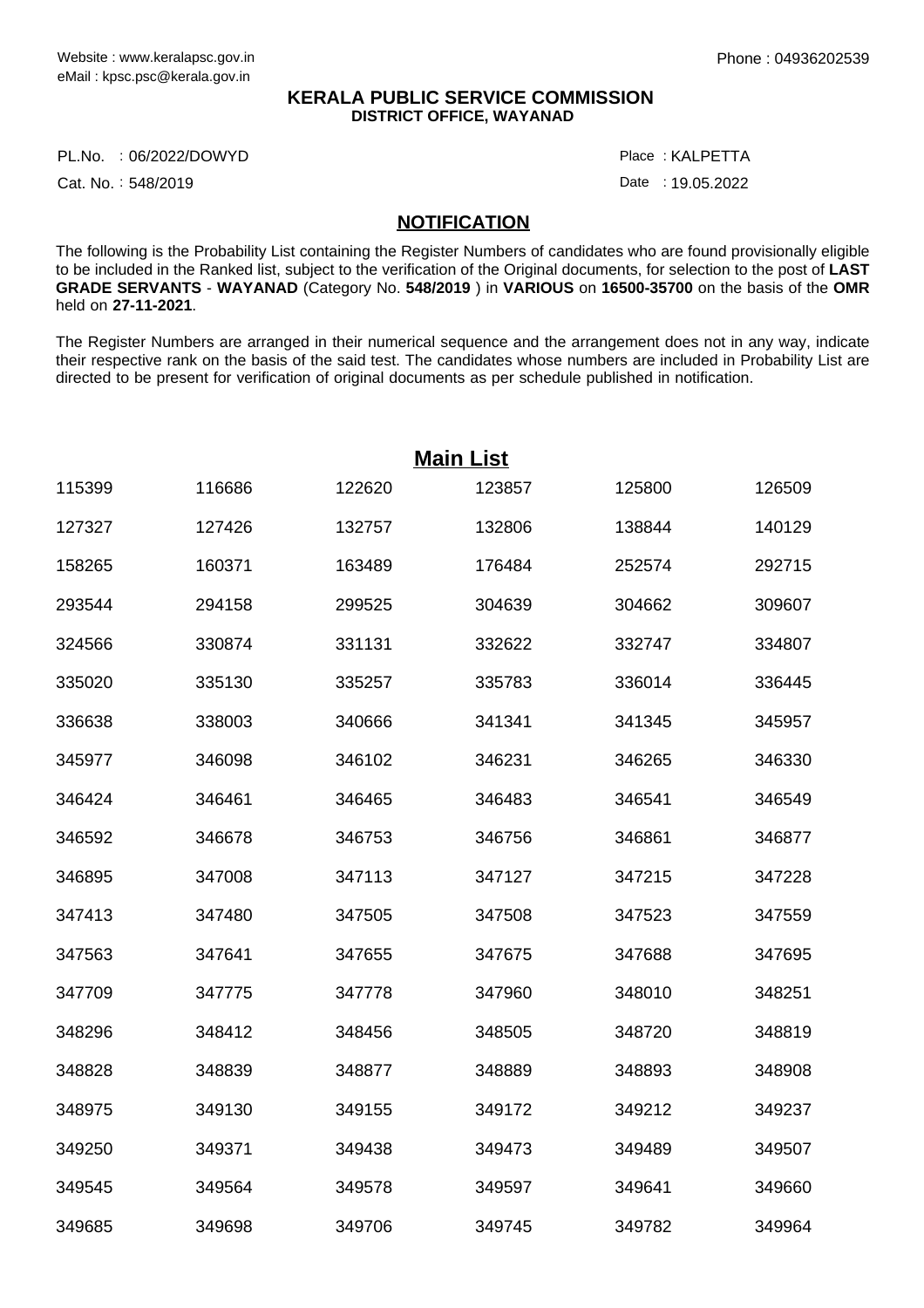LAST GRADE SERVANTS WAYANAD

| 349997 | 350023 | 350032 | 350045 | 350060 | 350107 |
|--------|--------|--------|--------|--------|--------|
| 350120 | 350192 | 350224 | 350226 | 350264 | 350371 |
| 350463 | 350473 | 350492 | 350523 | 350594 | 350639 |
| 350646 | 350673 | 350733 | 350756 | 350797 | 350804 |
| 350836 | 350888 | 350964 | 351040 | 351214 | 351241 |
| 351269 | 351283 | 351388 | 351501 | 351524 | 351528 |
| 351552 | 351586 | 351669 | 351703 | 351707 | 351718 |
| 351788 | 351808 | 351854 | 351884 | 351971 | 352017 |
| 352139 | 352156 | 352261 | 352287 | 352296 | 352331 |
| 352363 | 352430 | 352480 | 352609 | 352691 | 352739 |
| 352767 | 352771 | 352790 | 352805 | 352916 | 353017 |
| 353036 | 353043 | 353077 | 353097 | 353108 | 353134 |
| 353171 | 353226 | 353231 | 353265 | 353318 | 353327 |
| 353355 | 353360 | 353364 | 353390 | 353405 | 353420 |
| 353459 | 353481 | 353492 | 353557 | 353569 | 353647 |
| 353702 | 353733 | 353764 | 353857 | 353890 | 353948 |
| 353985 | 354009 | 354013 | 354016 | 354020 | 354106 |
| 354155 | 354221 | 354234 | 354257 | 354265 | 354283 |
| 354348 | 354352 | 354362 | 354407 | 354506 | 354507 |
| 354525 | 354572 | 354586 | 354595 | 354596 | 354683 |
| 354790 | 354802 | 354824 | 354851 | 354852 | 354922 |
| 354957 | 354999 | 355042 | 355056 | 355082 | 355112 |
| 355115 | 355142 | 355168 | 355258 | 355289 | 355311 |
| 355351 | 355396 | 355500 | 355557 | 355595 | 355717 |
| 355749 | 355771 | 355901 | 355917 | 355962 | 355978 |
| 356069 | 358899 | 359119 | 365668 | 369473 | 369767 |
|        |        |        |        |        |        |

## **Supplementary List Ezhava/Thiyya/Billava**

| 140836 | 166346 | 209873 | 211287 | 294049 | 307401 |
|--------|--------|--------|--------|--------|--------|
| 309542 | 325608 | 332311 | 337702 | 345973 | 346191 |
| 346540 | 346693 | 347162 | 347326 | 347551 | 347620 |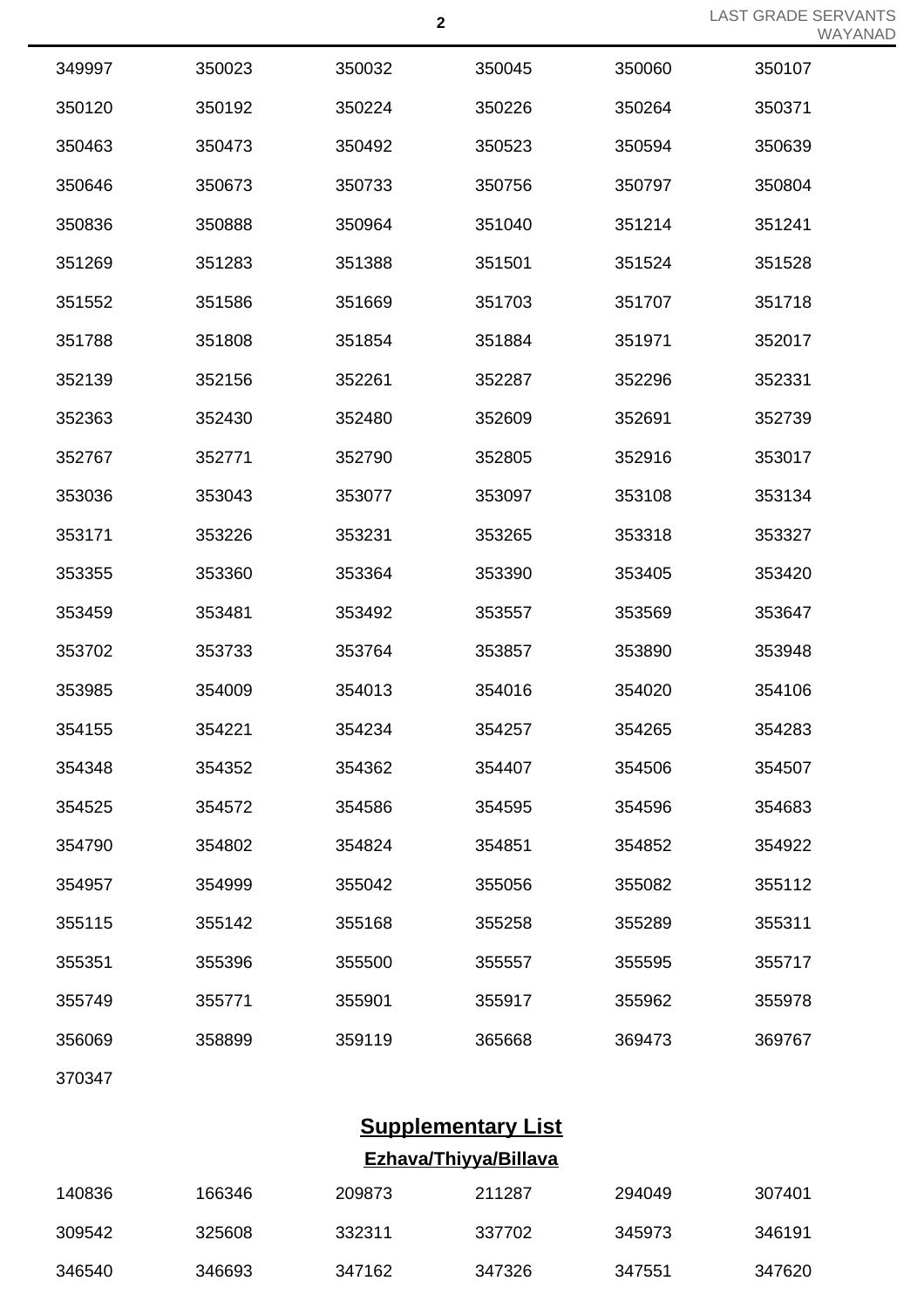|                            |        |        | J.                     |        | WAYANAD |  |  |
|----------------------------|--------|--------|------------------------|--------|---------|--|--|
| 347636                     | 347812 | 347829 | 347953                 | 347988 | 348077  |  |  |
| 348121                     | 348278 | 349353 | 349410                 | 349456 | 349484  |  |  |
| 350044                     | 350115 | 350579 | 350601                 | 350647 | 350843  |  |  |
| 351453                     | 352045 | 352403 | 352710                 | 352758 | 353240  |  |  |
| 353389                     | 353490 | 353507 | 355003                 | 355290 | 355468  |  |  |
| 358964                     |        |        |                        |        |         |  |  |
|                            |        |        | <b>Scheduled Caste</b> |        |         |  |  |
| 111692                     | 128110 | 175655 | 246702                 | 247625 | 266633  |  |  |
| 267654                     | 270588 | 284852 | 288304                 | 294112 | 294257  |  |  |
| 297618                     | 298043 | 306223 | 313067                 | 313444 | 341249  |  |  |
| 346137                     | 347086 | 347909 | 348203                 | 348452 | 349537  |  |  |
| 349751                     | 349886 | 351673 | 351678                 | 351779 | 351818  |  |  |
| 352222                     | 353095 | 353509 | 354057                 | 354193 | 354894  |  |  |
|                            |        |        | <b>Scheduled Tribe</b> |        |         |  |  |
| 231913                     | 346060 | 346070 | 346219                 | 346744 | 346876  |  |  |
| 348147                     | 348209 | 348294 | 348355                 | 348731 | 349560  |  |  |
| 349692                     | 349768 | 350008 | 350477                 | 350656 | 351418  |  |  |
| 351498                     | 351666 | 352668 | 353055                 | 353619 | 353768  |  |  |
| 354064                     | 354540 | 354555 | 354571                 | 354592 | 354789  |  |  |
| 355381                     | 355481 | 355724 | 355865                 | 355995 | 370937  |  |  |
| <b>Muslim</b>              |        |        |                        |        |         |  |  |
| 273550                     | 309832 | 311971 | 312129                 | 313408 | 323052  |  |  |
| 340423                     | 346024 | 346224 | 346229                 | 346375 | 346616  |  |  |
| 346847                     | 346917 | 346918 | 346963                 | 347105 | 347250  |  |  |
| 347261                     | 347370 | 347460 | 347618                 | 347903 | 347931  |  |  |
| 348239                     | 348601 | 348666 | 348916                 | 349007 | 349175  |  |  |
| 349331                     | 349923 | 350294 | 351629                 | 352086 | 352168  |  |  |
| 352381                     | 352642 | 352662 | 352717                 | 353676 | 354214  |  |  |
| 355139                     | 355212 | 355216 |                        |        |         |  |  |
| <b>Latin Catholics/A.I</b> |        |        |                        |        |         |  |  |

LAST GRADE SERVANTS

| 100866 | 107980 | 122508 | 123085 | 134875 | 143172 |
|--------|--------|--------|--------|--------|--------|
| 197193 | 245686 | 346118 | 347066 | 349216 | 349662 |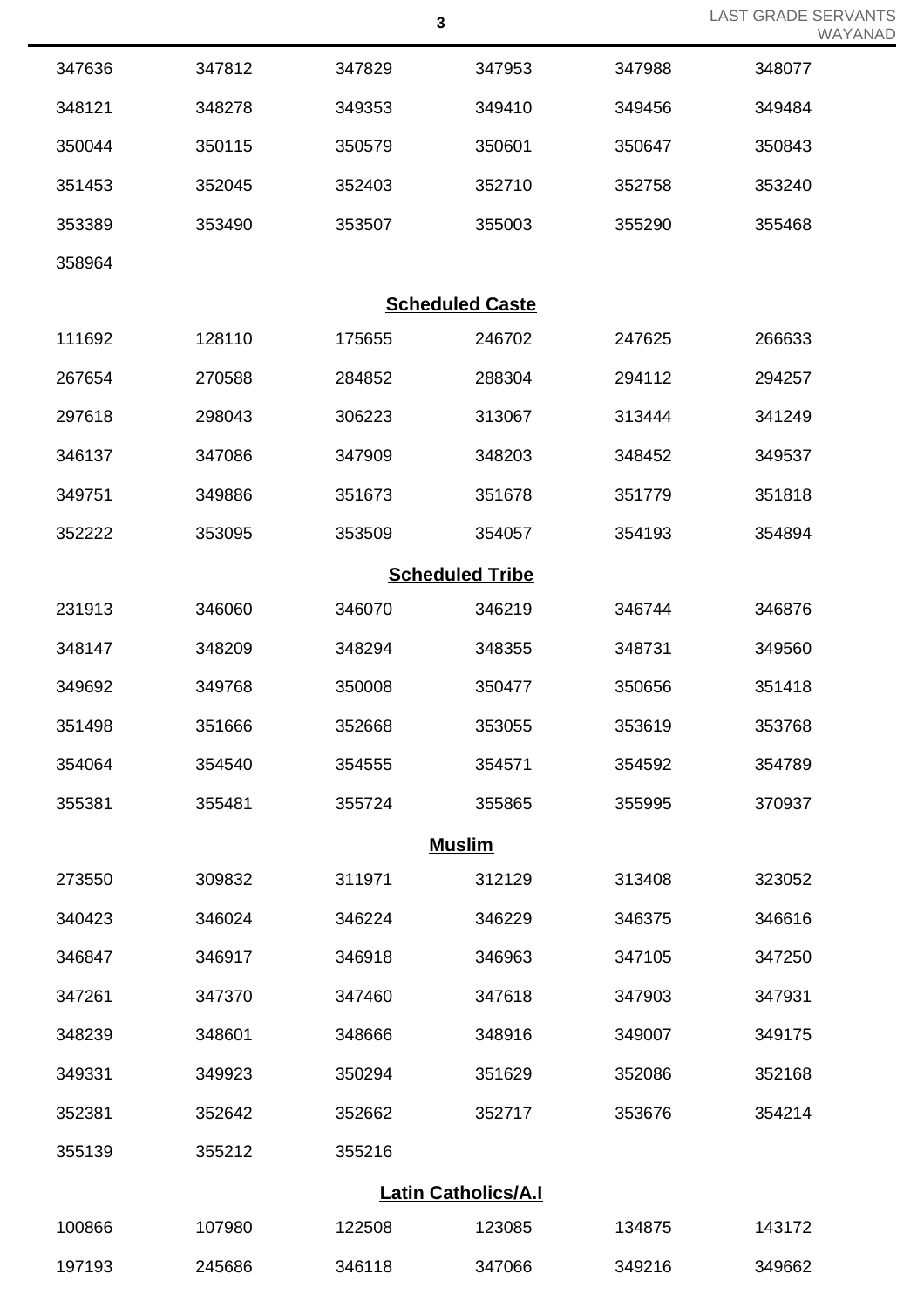|                                                                |                 | 4            |                                                                 |              | LAST GRADE SERVANTS<br>WAYANAD |  |  |
|----------------------------------------------------------------|-----------------|--------------|-----------------------------------------------------------------|--------------|--------------------------------|--|--|
| 350684                                                         | 351772          | 352027       | 352250                                                          | 354140       | 355775                         |  |  |
| <b>OBC</b>                                                     |                 |              |                                                                 |              |                                |  |  |
| 299397                                                         | 320542          | 320672       | 345864                                                          | 345938       | 346218                         |  |  |
| 347111                                                         | 348151          | 348210       | 349553                                                          | 349764       | 349845                         |  |  |
| 350089                                                         | 351470          | 351889       | 352189                                                          | 352637       | 352834                         |  |  |
| 354076                                                         | 354347          | 355204       | 355986                                                          | 356051       | 364280                         |  |  |
| 368626                                                         | 371818          | 377174       |                                                                 |              |                                |  |  |
|                                                                |                 |              | <b>Viswakarma</b>                                               |              |                                |  |  |
| 177453                                                         | 330541          | 341153       | 346568                                                          | 350848       | 351684                         |  |  |
| 352368                                                         | 352891          | 355689       |                                                                 |              |                                |  |  |
|                                                                |                 |              | <b>SIUC Nadar</b>                                               |              |                                |  |  |
| 104063                                                         | 114641          | 115667       | 124295                                                          | 125936       | 126393                         |  |  |
| 131526                                                         | 143583          | 145972       |                                                                 |              |                                |  |  |
| <b>Scheduled Caste Converts to Christianity</b>                |                 |              |                                                                 |              |                                |  |  |
| 153689                                                         | 346618          | 346920       | 348214                                                          | 348696       | 349420                         |  |  |
| 350386                                                         | 352471          | 356160       |                                                                 |              |                                |  |  |
|                                                                |                 |              | <b>Dheevara</b>                                                 |              |                                |  |  |
| 195573                                                         | 209610          | 212120       | 249652                                                          | 250539       | 330539                         |  |  |
| 345964                                                         | 349992          | 381160       |                                                                 |              |                                |  |  |
|                                                                |                 |              | <b>Hindu Nadar</b>                                              |              |                                |  |  |
| 100456                                                         | 116731          | 125488       | 132675                                                          | 142497       |                                |  |  |
| <b>List of Differently Abled Candidates for 3% Reservation</b> |                 |              |                                                                 |              |                                |  |  |
|                                                                |                 |              | <b>Low Vision</b>                                               |              |                                |  |  |
| 101335 DA-LV                                                   | 128560 DA-LV    | 345903 DA-LV | 349913 DA-LV                                                    | 350211 DA-LV | 351904 DA-LV                   |  |  |
| 352501 DA-LV                                                   | 373324 DA-LV    |              |                                                                 |              |                                |  |  |
|                                                                |                 |              | <b>Hearing Impairment</b>                                       |              |                                |  |  |
| 164901 DA-HI                                                   | 346213 DA-HI    | 349897 DA-HI | 349908 DA-HI                                                    | 351901 DA-HI | 352496 DA-HI                   |  |  |
| 352500 DA-HI                                                   | 352509 DA-HI    |              |                                                                 |              |                                |  |  |
| <b>Locomotor Disability / Cerebral Palsy</b>                   |                 |              |                                                                 |              |                                |  |  |
| 119668 DA-LD/CP                                                |                 |              | 322292 DA-LD/CP 342908 DA-LD/CP 345897 DA-LD/CP 349900 DA-LD/CP |              | 350196 DA-LD/CP                |  |  |
| 351913 DA-LD/CP                                                | 352196 DA-LD/CP |              |                                                                 |              |                                |  |  |

LAST GRADE SERVANTS